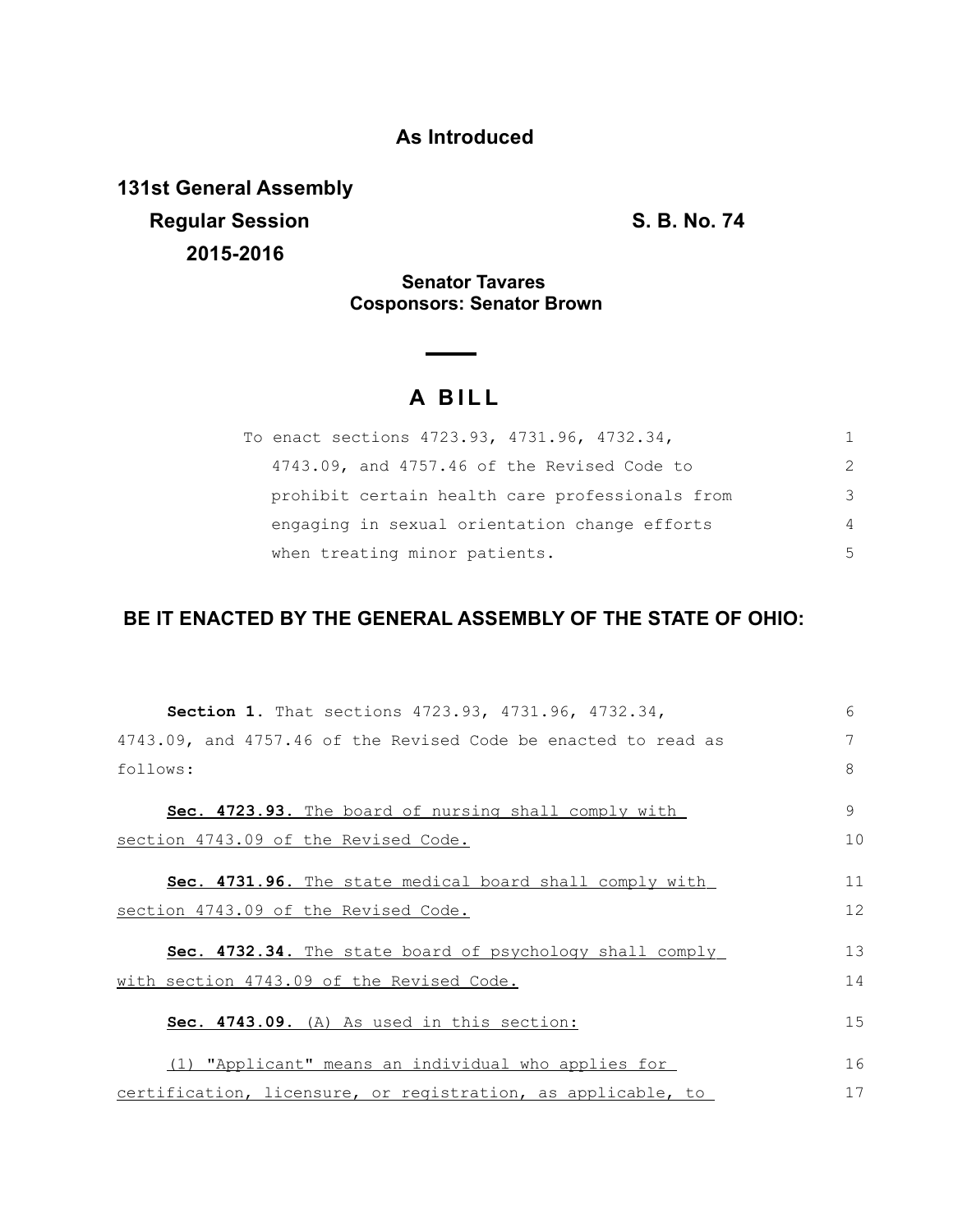| practice as a health care professional.                          | 18 |
|------------------------------------------------------------------|----|
| (2) "Health care professional" means any of the following:       | 19 |
| (a) A clinical nurse specialist who holds a certificate of       | 20 |
| authority issued under Chapter 4723. of the Revised Code;        | 21 |
| (b) A physician authorized to practice medicine and              | 22 |
| surgery or osteopathic medicine and surgery under Chapter 4731.  | 23 |
| of the Revised Code;                                             | 24 |
| (c) A psychologist licensed under Chapter 4732. of the           | 25 |
| Revised Code;                                                    | 26 |
| (d) A licensed professional clinical counselor or licensed       | 27 |
| professional counselor licensed under Chapter 4757. of the       | 28 |
| Revised Code;                                                    |    |
| (e) An independent social worker, social worker, or social       | 30 |
| work assistant licensed or registered under Chapter 4757. of the | 31 |
| Revised Code;                                                    | 32 |
| (f) An independent marriage and family therapist or              | 33 |
| marriage and family therapist licensed under Chapter 4757. of    | 34 |
| the Revised Code.                                                | 35 |
| (3) "Minor" means an individual who is under eighteen            | 36 |
| years of age.                                                    | 37 |
| (4) "Sexual orientation change efforts" means the practice       | 38 |
| of seeking to change a person's sexual orientation, including    | 39 |
| efforts to change behaviors, gender identity, or gender          | 40 |
| expressions, or to reduce or eliminate sexual or romantic        | 41 |
| attractions or feelings toward a person of the same gender.      | 42 |
| (5) "State board" means the board of nursing, the state          | 43 |
| medical board, the state board of psychology, or the counselor,  | 44 |